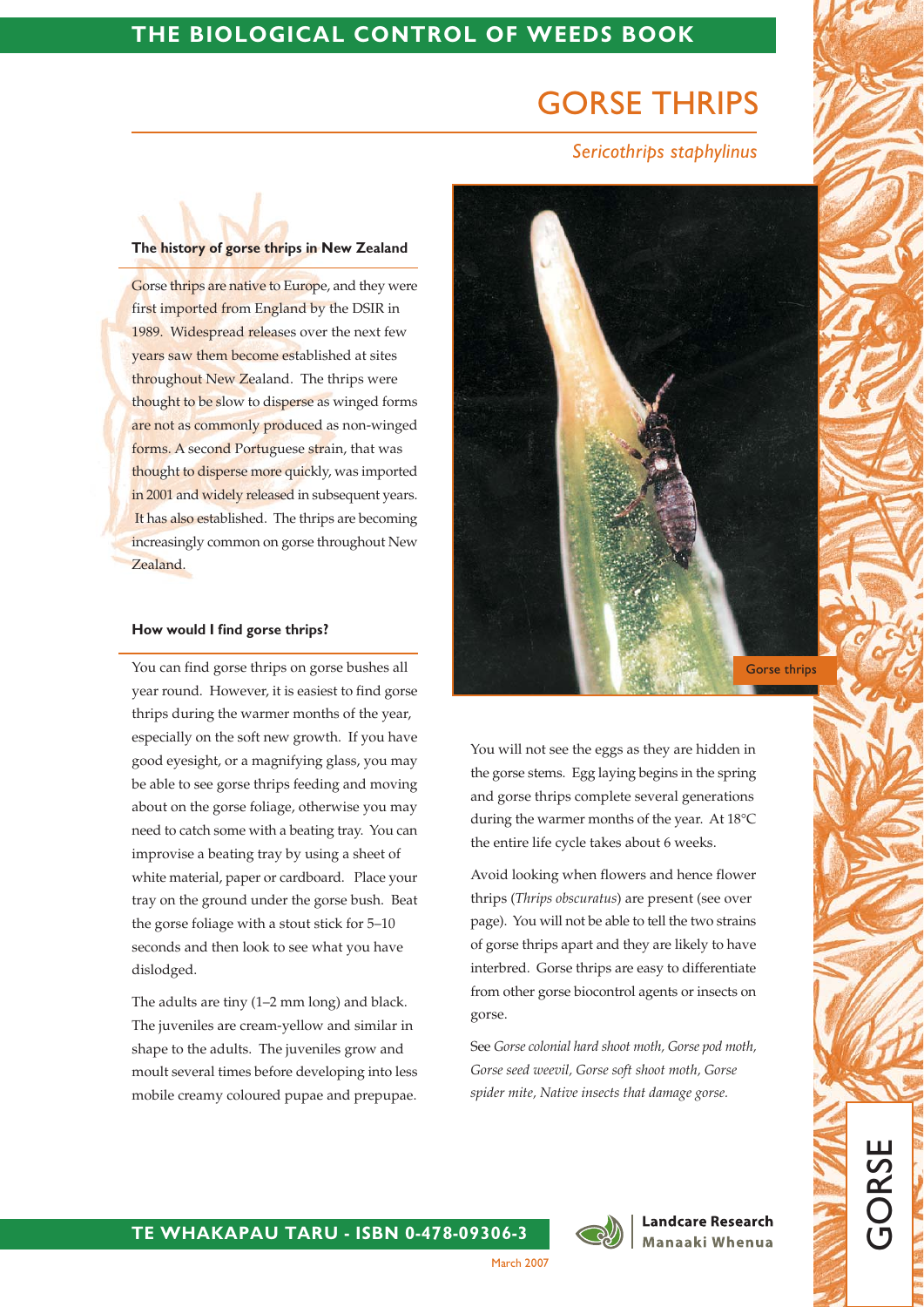

At a glance gorse thrips look similar to flower thrips. However, you can tell the two species apart by checking three things:

- 1. Wings gorse thrips generally only have wing buds while flower thrips have full length wings.
- 2. Body shape and size gorse thrips are short and squat while flower thrips are longer and thinner. As a general rule gorse thrips are about two thirds the length of flower thrips.
- 3. Movement gorse thrips tend to jump, while flower thrips more commonly walk.

See Insects commonly mistaken for biocontrol agents.

#### How do gorse thrips damage gorse?

Both the adult and juvenile forms pierce the surface (epidermis) of gorse stems and suck out the green cells underneath. This results in small white spots that give the gorse a mottled blotchy appearance, which is less obvious than the bleaching caused by gorse spider mites. Gorse thrips prefer new growth, but will feed on older, harder growth as well. When present in good numbers, growth and flowering is reduced and seedlings may be killed.

#### Will gorse thrips damage other plants?

No, gorse thrips will only damage gorse.





#### How effective are gorse thrips?

We do not yet know the answer to this question. As a rule of thumb most perennial plants have enough reserves to tide them over an attack by an insect for 1 year. However, if the attack is sustained then the plant begins to suffer as it can no-longer compensate for the damage. Gorse thrips have the potential to be damaging to gorse because tend to stay in one place. While thrips can now be commonly found on gorse, it is less common to see gorse bushes that appear to be severely affected by them. However, studies in the UK and Australia found that gorse thrips could reduce the growth and survival of seedlings, even when present in low numbers, and this may be where they have the greatest impact.

#### How can I get the most out of gorse thrips?

Most gorse thrips do not have wings and spread by walking or blowing onto neighbouring bushes. Because of their small size, gorse thrips often disperse slowly, and can take several years to move only a few metres. Occasionally gorse thrips produce winged offspring (possibly when they have over-populated bushes) that can fly away to start new colonies further afield. To check if thrips are present beat some gorse foliage with a stick for 5-10 seconds over a large piece of white material or cardboard. If thrips are not yet present on your gorse you can speed things up by shifting some from an established site. The best time of the year to do this is from October-March, to enable the thrips to recover from the relocation before winter.